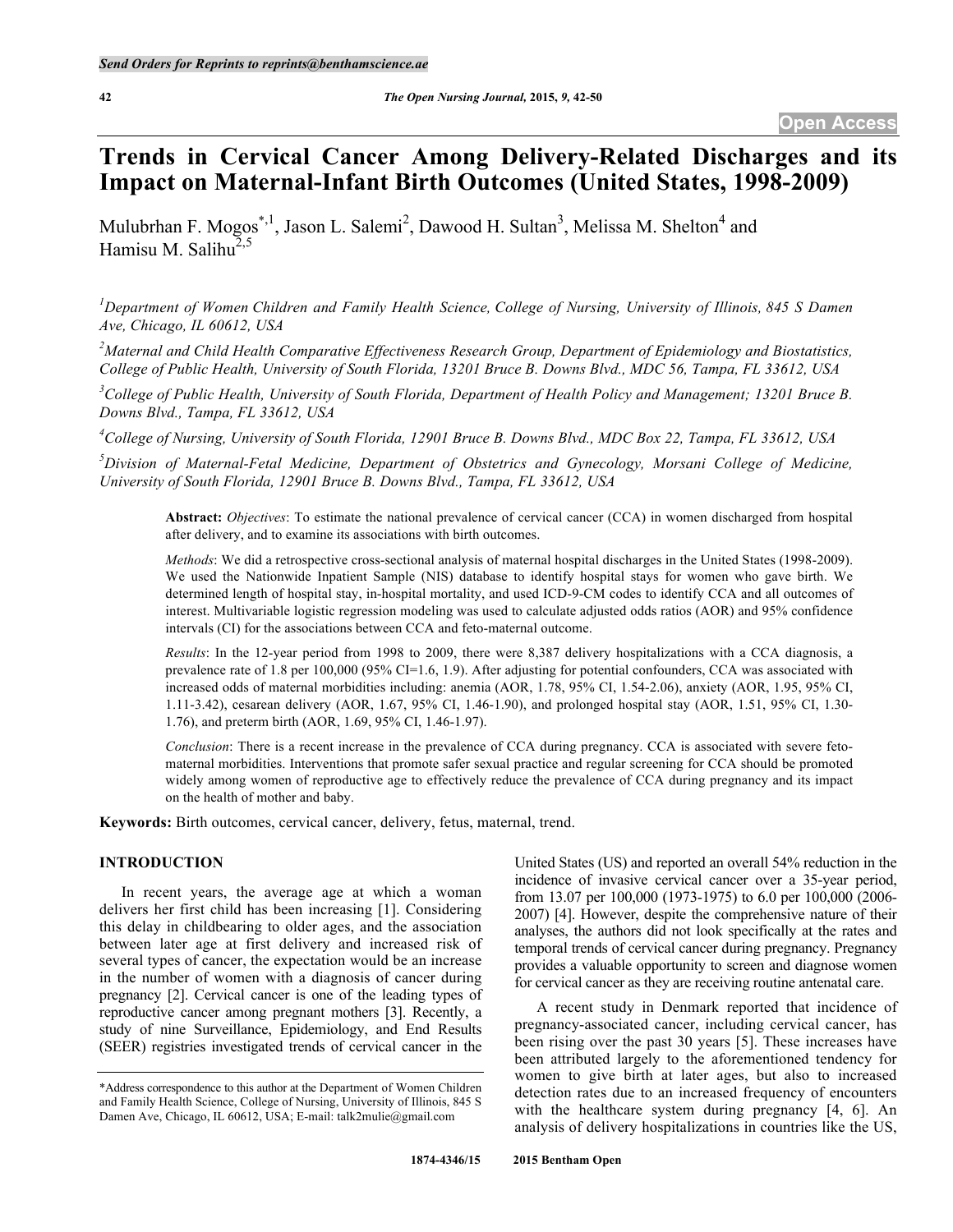#### *Trends in Cervical Cancer Among Delivery-Related Discharges The Open Nursing Journal, 2015, Volume 9* **43**

where a high preponderance of deliveries occur in hospitals and other healthcare facilities [7] should provide improved estimates of the prevalence of pregnancy-associated cervical cancer. The National Inpatient Sample (NIS) series of databases, made available through the Healthcare Cost and Utilization Project (HCUP), makes it possible to investigate national rates and temporal trends of cervical cancer among pregnancy women. Furthermore, the availability of patient and hospital-level socio-demographic and geographic characteristics such as age, race, and urbanization in the NIS can facilitate analyses that identify particular subsets of pregnant women that may be at increased risk for cervical cancer, and can serve as a proxy for assessing the effectiveness of cervical cancer prevention programs in different regions of the US.

Having up-to-date, national estimates of the frequency and rate of pregnancy-related cervical cancer and understanding its association with maternal-fetal outcomes is critical to public health planning, resource allocation, and the provision of reliable data to decision-makers. This study fulfills that role as it aims to: 1) estimate the rates and 12 year trends of cervical cancer among delivery-related hospitalizations in the US, overall and by patient and hospital characteristics; 2) investigate whether a cervical cancer diagnosis during pregnancy is associated with adverse maternal-fetal outcomes; and 3) estimate the impact of cervical cancer during pregnancy on the direct cost of medical care.

#### **METHODS**

#### **Study Design and Data Source**

We conducted a cross-sectional analysis of hospital discharges in which a singleton delivery occurred, using 1998-2009 annual data from the NIS, which is the largest allpayer, publicly available inpatient database in the US [8]. The NIS dataset is created using a sampling technique that stratifies all non-federal community hospitals from states into groups based on five major hospital characteristics: rural/urban location, number of beds, geographic region, teaching status, and ownership. A 20% sample of hospitals is randomly drawn from each stratum and all inpatient discharge records from selected hospitals are included. The NIS database comprises hospital stratum identifiers and discharge-level sampling weights whose purpose is to facilitate the generation of national prevalence estimates.

#### **Identifying Maternal Cases and Clinical Conditions**

Delivery-related hospitalizations were identified using a two-step process. First, we used an HCUP-created variable, NEOMAT, designed to classify hospitalizations as maternal and/or neonatal [9]. Then we used the presence of a "V27.0" or "V27.1" International Classification of Diseases, Ninth Edition, Clinical Modification (ICD-9-CM) code to select women who had a singleton delivery during their hospitalization, either live- or stillborn. Each hospital discharge record contains ICD-9-CM codes for a patient's principal diagnosis and up to 14 secondary diagnoses. Beginning in 2009, the NIS included up to 24 secondary

diagnosis fields [10]*.* Once restricted to delivery hospitalizations, we identified women with a cervical cancer diagnosis using the presence of one or more of the following ICD-9-CM codes: 180.0, 180.1, 180.8, 180.9, 233.1, and 795.06. Maternal co-morbidities and maternal-fetal outcomes, including early onset delivery and poor fetal growth, were also identified using ICD-9-CM codes. A detailed list of the specific ICD-9-CM diagnosis and procedure codes used in this study are presented in *Appendix A*

We used the maternal length of stay (LOS) during the delivery hospitalization as an indicator of healthcare utilization and as a proxy for the severity of complications during delivery. We defined a prolonged hospitalization as a LOS as one that met or exceeded the  $95<sup>th</sup>$  percentile based on the distribution among all delivery hospitalizations ( $\geq 4$  days in our sample).

#### **Demographics and Covariates**

To explore differences in baseline characteristics, we compared the distribution of selected socio-demographic, behavioral, and hospital characteristics of those with and without a cervical cancer diagnosis. We grouped maternal age in years into five clinically meaningful categories: <20, 20-24, 25-29, 30-34, and ≥35. Race was determined first by self-reported ethnicity (Hispanic or non-Hispanic), with the non-Hispanic (NH) group further subdivided by race (white, black, or other). Household income was estimated by HCUP using the mother's zip code of residence at delivery, and subsequently ranked into quartiles [8]. The primary payer for each hospitalization was classified into government (Medicare/Medicaid), private (commercial carriers and private HMOs and PPOs), or other (including self-pay and no charge). Hospital characteristics assessed included teaching status (teaching *vs* non-teaching), location (urban *vs* rural), and US geographic region (Northeast, Midwest, South, or West).

## **Cost Estimation**

To examine the economic impact of pregnancy-related cervical cancer, hospital charges that are reported for each hospitalization were converted to a more reliable estimate of cost. Hospital charges reflect what a hospital bills for services, whereas the desired measure should represent an estimate of actual resource consumption. Markup for services from actual cost to what is charged varies over time, across hospitals, and even among different departments within the same hospital [11, 12]. To estimate the actual cost of direct medical care, we first multiplied the total charge of the hospitalization by a time- and hospital-specific cost-tocharge ratio (CCR) provided by HCUP [13]. Then, we multiplied reported charges by an "adjustment factor" (AF) from HCUP. The AF adjusts for bias that results from interdepartmental variations in markup within each hospital [14]. For example, within the same hospital, the markup for a surgical procedure may be considerably higher than for a routine bed service; the AF attempts to adjust for those differences. The formula below summarizes the conversion of hospital charges into a refined cost estimate: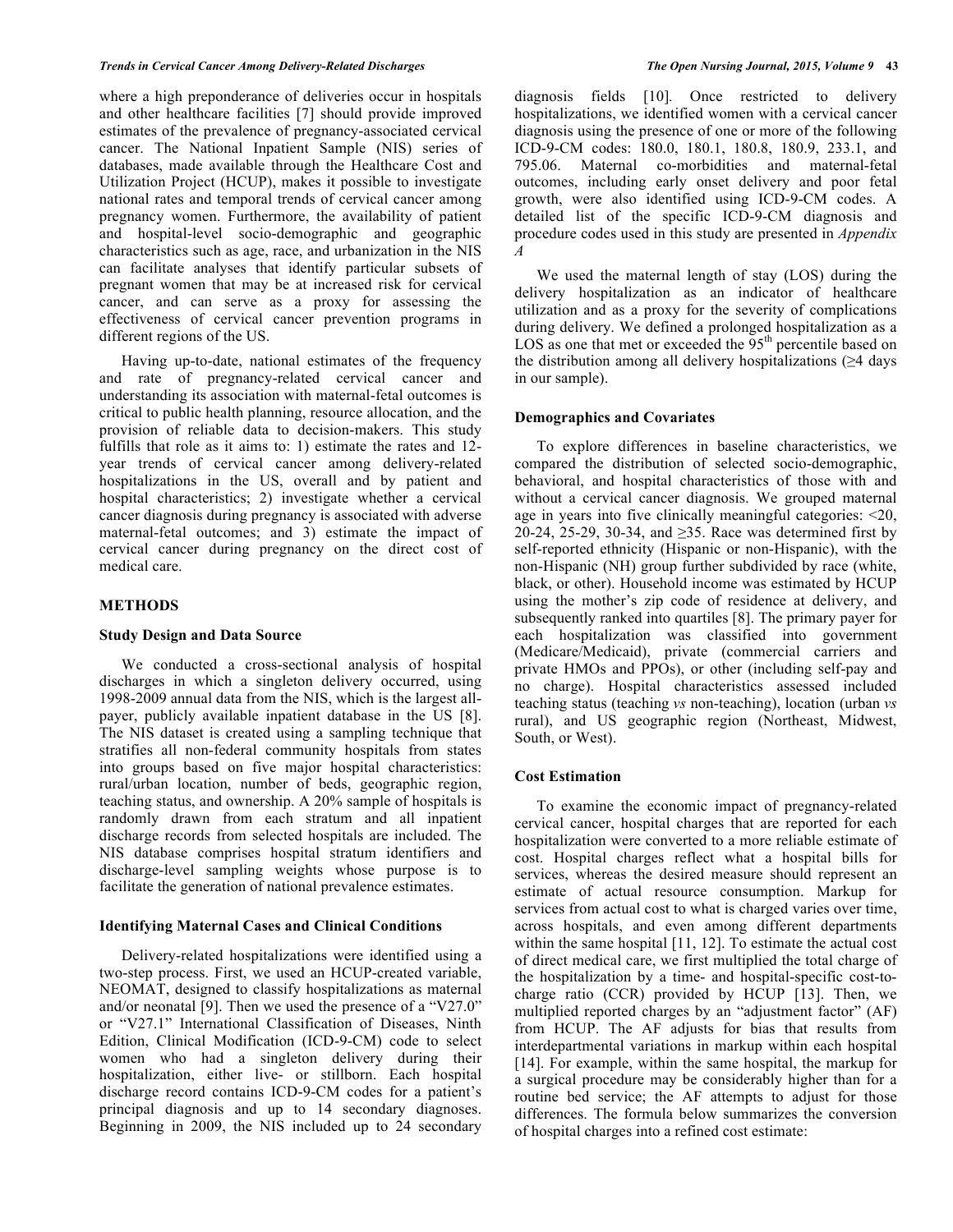#### *Total Cost = Total Charges \* Hospital-Specific CCR \* AF*

#### **Statistical Analysis**

Descriptive statistics were used to estimate the national rate of cervical cancer among women delivering singleton offspring. All estimates were weighted to account for the complex sampling design of the NIS. We assessed the distribution of socio-demographic, behavioral, hospital characteristics, and selected clinical and perinatal conditions by cervical cancer status. Temporal trends in rates of cervical cancer during the 12-year study period were assessed using joinpoint regression. Joinpoint regression provides the best fitting model with time points where the rate changes (increase or decrease) significantly [15]. Each distinct temporal trend identified by the joinpoint model is described using the annual percent change [APC, average annual change over the years during a particular trend] and the average annual percent change [AAPC, an overall APC that characterizes the entire study period, even if there were statistically significant changes in the trend] [15]. For temporal analyses we used the NIS-Trends files, supplied by HCUP to ensure consistency in the trend weights and in definitions of data elements over time [16].

Survey logistic regression modeling was used to estimate adjusted odds ratios (AOR) and 95% confidence intervals (CI) for the association between pregnancy-related cervical cancer and each outcome of interest. For each outcome, we constructed a crude (unadjusted) model and two multivariable (adjusted) models. Covariates were identified through a review of the literature and empirical bivariate analyses. In the first multivariable model, we adjusted for maternal demographics (age and race/ethnicity, household income, multiple gestations), maternal behaviors (tobacco, alcohol, and drug use), clinically diagnosed obesity, primary payer, and rural/urban status. In the second multivariable model, in addition to covariates in the first multivariate model, we also controlled for clinical and pregnancy-related complications. These complications were captured using a composite binary variable that indicated the presence or absence these conditions (see Table **2** for list of variables included in the composite variables). The individual clinical and pregnancyrelated conditions used to create the clinical and pregnancyrelated composite variables were also identified using ICD-9- CM codes. Conditions were selected based on their documented association with our outcomes of interest.

To estimate the impact of pregnancy-related cervical cancer on the cost of inpatient care at delivery, we compared the mean, per women, direct medical cost between discharges with and without a cervical cancer diagnosis. Economic analyses were restricted to 2001-2009 since reliable CCRs to convert charges to costs were not available prior to 2001. Statistical analyses were performed with SAS software, version 9.3 (SAS Institute, Inc., Cary, NC) and the Joinpoint Regression Program, version 4.0.1. [17]. This study was considered exempt from institutional review board approval because of the de-identified nature of the data.

### **RESULTS**

In the 12-year period from 1998 to 2009, there were 8,387 delivery hospitalizations with a cervical cancer diagnosis, a prevalence rate of 1.8 per  $100,000$  (95% CI=1.6, 1.9). Over 60,000 (128 per 100,000) discharge records also had a diagnosis of one or more sexually transmitted infections (STI). Among the 47,446,658 delivery hospitalizations, the maternal age distribution was as follows: teenagers  $(10.9\%)$ ,  $20-34$  years  $(75.1\%)$ , and advanced maternal age (14.0%). Most reported their race as white-NH (39.9%), followed by Hispanic (17.3%), black-NH (9.8%) and other-NH (7.6%). Over 25% of hospitalizations were missing race/ethnicity, a known limitation of state reporting to the NIS. Private insurance (including HMO) was the primary payment source (54.1%) followed by Medicaid/Medicare (39.5%), and others including self-pay and missing primary payer information (6.4%). The South accounted for 36.9% of delivery hospitalizations followed by West (24.8%), Midwest (21.6%) and Northeast (16.7%). 87.5% of the discharges were from urban hospitals and 12.5% from rural hospitals.

We assessed whether certain demographic, behavioral, hospital, and clinical conditions were associated with an increased odds of cervical cancer using multivariable logistic regression. After adjusting for year of discharge and all variables listed in Table **1** (tobacco use, alcohol use, drug abuse, being from the south or west region, low household income, diagnosis of human immunodeficiency virus [HIV] or another STI), a number of characteristics were associated with pregnancy-related cervical cancer. Women who smoke during pregnancy were more likely to be diagnosed with cervical cancer when compared to women who didn't smoke (AOR=4.36; 95% CI: 3.74, 5.09). Other factors associated with increased risk of cervical cancer include: alcohol use (AOR=5.51; 95% CI: 2.44,12.46); drug abuse (AOR=2.71; 95% CI: 1.93, 3.81); diagnosis of STD (AOR=2.67, 95% CI: 1.67, 6.09) and HIV (AOR=6.19; 95% CI: 3.55, 10.79); presence of one or more maternal clinical conditions (AOR=1.56, 95% CI: 1.29, 1.89) or pregnancy-related complications (AOR=1.19, 95% CI: 1.04, 1.37). Compared to women from the highest household income areas, those with progressively lower household income had a 1.54 to 2.30 times higher odds of pregnancy-related cervical cancer. Those from the Midwest and South regions had 39% and 36% greater odds of cervical cancer, respectively, when compared to their counterparts from the West.

During the study period, the number of discharges with a cervical cancer diagnosis varied in frequency from a high of 831 in 1998 to a low of 534 in 2006. Overall, we observed a non-significant 14.3% annual reduction in the rate from 1998 to 2001 followed by a statistically significant 4.1% (95% CI: 0.1, 8.2) annual increase from 2001 to 2009 (Fig. **1**). Subgroup analysis of temporal trends by region showed a statistically significant 6.3% annual reduction in the rate of pregnancyrelated cervical cancer in the Northeast region. However, in the South and West regions there were no statistically significant trends in cervical cancer rates.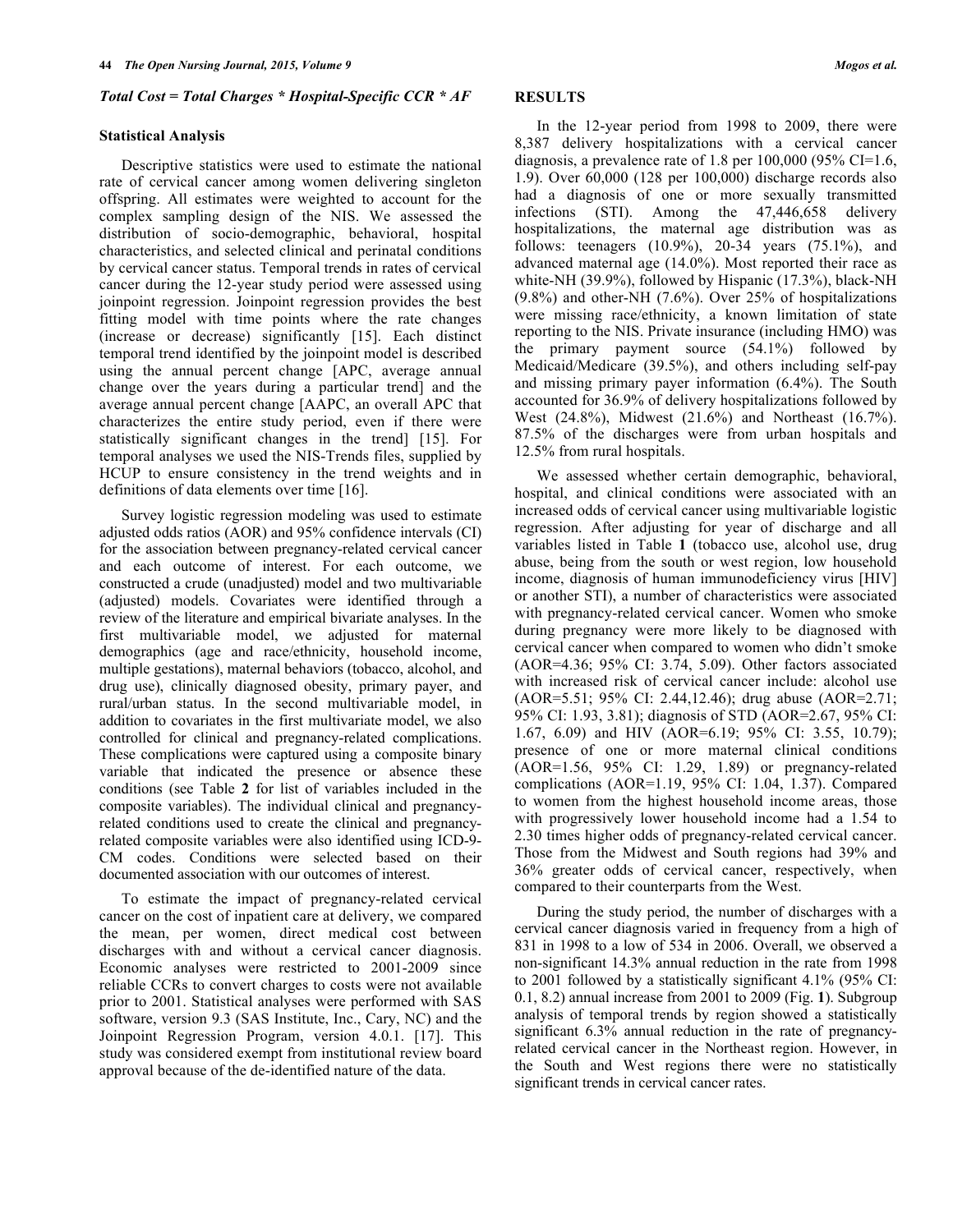## **Table 1. Distribution of maternal socio-demographic, perinatal, behavioral, and hospital characteristics among delivery-related discharges, by cervical cancer (CCA) diagnosis status, HCUP-NIS, 1998-2009.**

| Characteristic             | $\mathbf{N}^{\text{a}}$ | $CCA$ $%$ | No CCA $(%)$ | OR (95% CI)        |
|----------------------------|-------------------------|-----------|--------------|--------------------|
| Overall                    | 47,446,658              |           |              | n/a                |
| Maternal age (years)       |                         |           |              |                    |
| < 20                       | 5,179,407               | 6.43      | 10.92        | $0.50(0.40-0.61)$  |
| $20 - 24$                  | 11,694,618              | 27.05     | 26.64        | $0.93(0.81-1.06)$  |
| $25 - 29$                  | 12,899,876              | 32.21     | 27.19        | Reference          |
| $30 - 34$                  | 11,020,945              | 20.74     | 23.23        | $0.75(0.65-0.88)$  |
| $\geq$ 35                  | 6,626,859               | 13.57     | 13.97        | $0.82(0.70-0.96)$  |
| Maternal race              |                         |           |              |                    |
| White-NH                   | 18,951,456              | 45.37     | 39.94        | Reference          |
| <b>Black-NH</b>            | 4,670,322               | 9.53      | 9.84         | $0.85(0.70-1.04)$  |
| Hispanic                   | 8,203,578               | 15.60     | 17.29        | $0.79(0.63-1.00)$  |
| Other-NH                   | 3,599,691               | 3.74      | 7.59         | $0.43(0.33-0.57)$  |
| Missing/Unknown            | 12,021,611              | 25.76     | 25.33        | $0.90(0.76-1.05)$  |
| Tobacco use <sup>b</sup>   | 1,610,608               | 13.29     | 3.39         | $4.36(3.74-5.09)$  |
| $Alcohol$ use <sup>b</sup> | 46,113                  | 0.53      | 0.10         | 5.51 (2.44-12.46)  |
| $Drug$ use $\overline{b}$  | 486,005                 | 2.72      | 1.02         | $2.71(1.93-3.81)$  |
| Hospital region            |                         |           |              |                    |
| Northeast                  | 7,937,070               | 13.30     | 16.73        | $0.96(0.67-1.37)$  |
| Midwest                    | 10,249,569              | 24.86     | 21.60        | $1.39(1.13-1.72)$  |
| South                      | 17,498,148              | 41.34     | 36.88        | $1.36(1.10-1.68)$  |
| West                       | 11,761,871              | 20.50     | 24.79        | Reference          |
| Hospital location          |                         |           |              |                    |
| Rural                      | 5,893,039               | 15.87     | 12.45        | Reference          |
| Urban                      | 41,432,694              | 84.13     | 87.55        | $0.75(0.63-0.91)$  |
| Hospital teaching status   |                         |           |              |                    |
| Non-teaching               | 25,549,873              | 47.24     | 53.99        | Reference          |
| Teaching                   | 21,775,860              | 52.76     | 46.01        | $1.31(1.12-1.54)$  |
| Hospital Bed size          |                         |           |              |                    |
| Small                      | 5,324,708               | 10.80     | 11.25        | $1.00(0.80-1.24)$  |
| Medium                     | 12,660,955              | 25.77     | 26.75        | Reference          |
| Large                      | 29,340,070              | 63.43     | 62.00        | $1.06(0.89-1.27)$  |
| Household income           |                         |           |              |                    |
| Lowest quartile            | 12, 143, 344            | 34.21     | 25.59        | 2.30 (1.92-2.75)   |
| $2nd$ quartile             | 11,981,361              | 28.58     | 25.25        | $1.95(1.64-2.32)$  |
| 3 <sup>rd</sup> quartile   | 11,419,328              | 21.61     | 24.07        | $1.54(1.30-1.84)$  |
| Highest quartile           | 11,092,423              | 13.59     | 23.38        | Reference          |
| Missing/Unknown            | 810,202                 | 2.01      | 1.71         | $2.03(1.38-2.97)$  |
| Primary payer              |                         |           |              |                    |
| Medicare/Medicaid          | 18,723,901              | 1.61      | 39.46        | $1.82(1.60-2.07)$  |
| Private                    | 25,662,632              | 1.67      | 54.09        | Reference          |
| Other                      | 3,060,125               | 0.73      | 6.45         | $1.38(1.09-1.75)$  |
| Clinical comorbidities     | 1,963,585               | 5.87      | 4.14         | $1.45(1.19-1.76)$  |
| Pregnancy comorbidities    | 5,663,671               | 13.91     | 11.94        | $1.19(1.04-1.37)$  |
| <b>STD</b>                 | 60,740                  | 0.34      | 0.13         | $2.67(1.67-6.09)$  |
| $H\!I\!V$                  | 51,071                  | 0.66      | 0.11         | $6.19(3.55-10.79)$ |
| Obesity                    | 626,608                 | 1.50      | 1.32         | $1.14(0.77-1.67)$  |

 $\mathbf{CCA}$  = cervical cancer,  $\mathbf{NH}$  = non-Hispanic,  $\mathbf{OR}$  = odds ratio,  $\mathbf{CI}$  = confidence interval,  $\mathbf{STD}$  = sexually transmitted disease,  $\mathbf{H}\mathbf{IV}$  = human immunodeficiency virus, <sup>a</sup>Weighted to estimate national frequency; sum of all groups may not add up to the total due to missing data, <sup>b</sup>Reference group is represented by the absence of the condition/characteristic.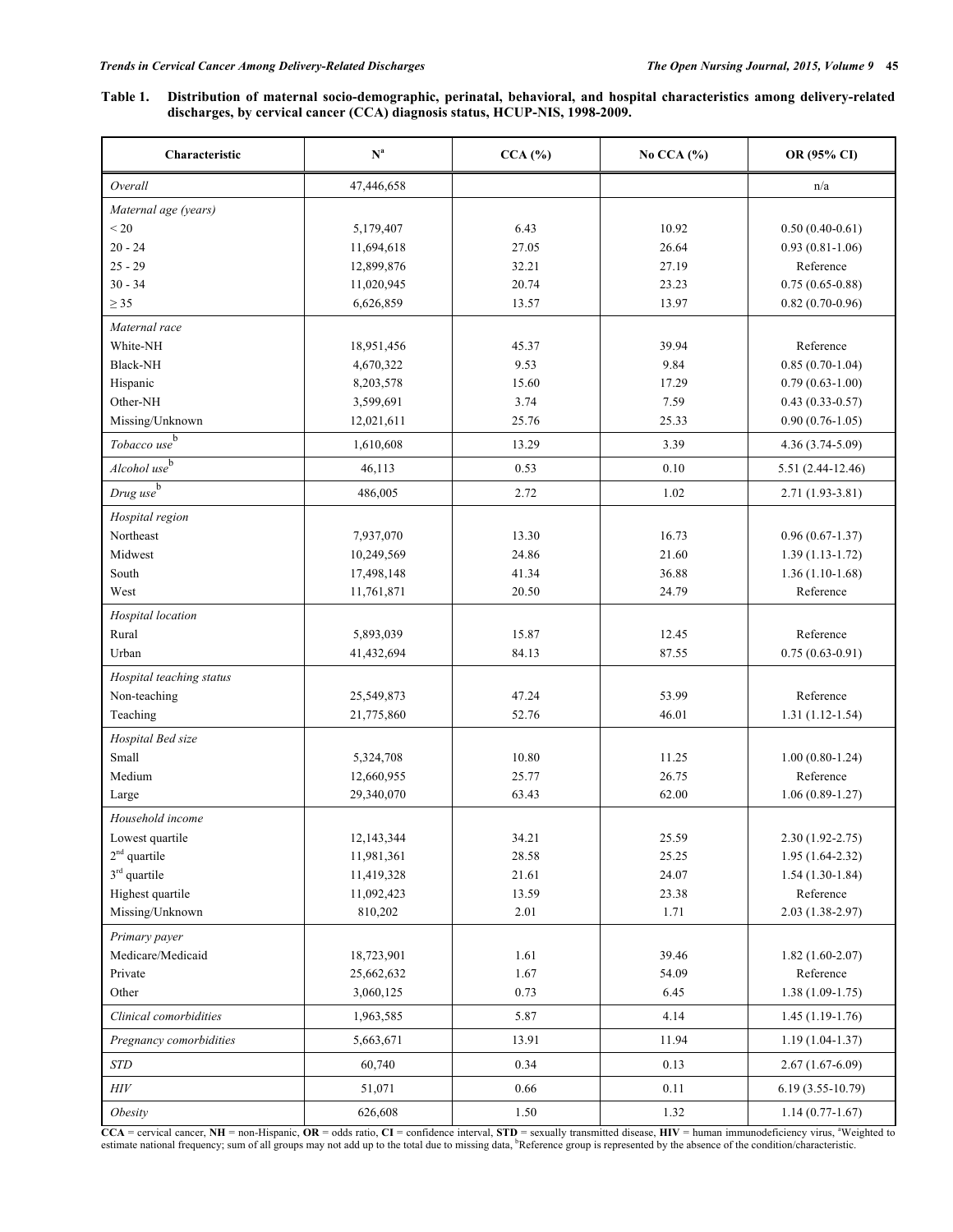

**Fig. (1).** Overall Trend and Annual Percent Change (APC) of Cervical Cancer Diagnosis Among Delivery-Related Discharges in the United States by Region, HCUP-NIS, 1998-2009. **APC** = annual percent change, point estimate (95% confidence interval). **Vertical axis**: diagnosed Cervical Cancer per 100,000 discharges; **Horizontal axis**: year of study. \*The APC for the joinpoint segment is statistically significantly different from zero (p<0.05).

Age-specific trend analyses showed a statistically significant 10.6% (95% CI: 4.6, 16.9) annual increase in pregnancy-related cervical cancer since 2001 among women aged 20-24 years (Fig. **2**). Conversely, among women 25-29 years old, there was an average 1.9% (95% CI: -4.8, -1.2) decrease in the rate during the study period. For other age groups, the rate of pregnancy-related cervical cancer was either flat over time (30-34 years), or erratic without a statistically significant trend (<20, 30-34, and 35+ years). We observed tendencies towards racial/ethnic differences in the both the rates and trends of pregnancy-related cervical cancer. There was an estimated 1.3% and 2.0% annual reduction for white-NH and black-NH, respectively (data not shown), and annual increases for Hispanics (APC=2.7%), and other-NH (APC=6.0%). Despite the differences in their point estimates, none of these trends were statistically significantly different from zero.

Table **2** presents the associations between pregnancyrelated cervical cancer and selected maternal-fetal outcomes. After controlling for potential sociodemographic, behavioral, clinical, and hospital-related confounders, we observed between a 51% and 95% increased odds of adverse pregnancy outcomes among women with a cervical cancer diagnosis at the time of their delivery hospitalization. Women with a diagnosis of cervical cancer had 95% higher odds of being diagnosed with anxiety  $(95\% \text{ CI} = 1.11-3.42)$ ; 78% higher odds of anemia (95% CI= 1.54-2.06); and 69% higher odds of preterm labor  $(95\% \text{ CI} = 1.46-1.97)$  than women without cervical cancer. We also observed an increased odds of delivery by cesarean section (AOR=1.67, 95% CI=  $1.46-1.90$ ) and a prolonged hospital stay (AOR= 1.51, 95% CI= 1.30-1.76) among women pregnancy-related cervical cancer. These adverse maternal-fetal outcomes translated into differences in the mean, per hospitalization, cost of inpatient medical care between women with (\$4,745)



**Fig. (2).** Trend and Annual Percent Change (APC) of Cervical Cancer Diagnosis Among Delivery-Related Discharges in the United States by Maternal Age Group, HCUP-NIS, 1998-2009. **APC** = annual percent change, point estimate (95% confidence interval). **Vertical axis**: diagnosed cervical cancer per 100,000 discharges. **Horizontal axis**: year of discharge. \*The APC for the joinpoint segment is statistically significantly different from zero  $(p<0.05)$ .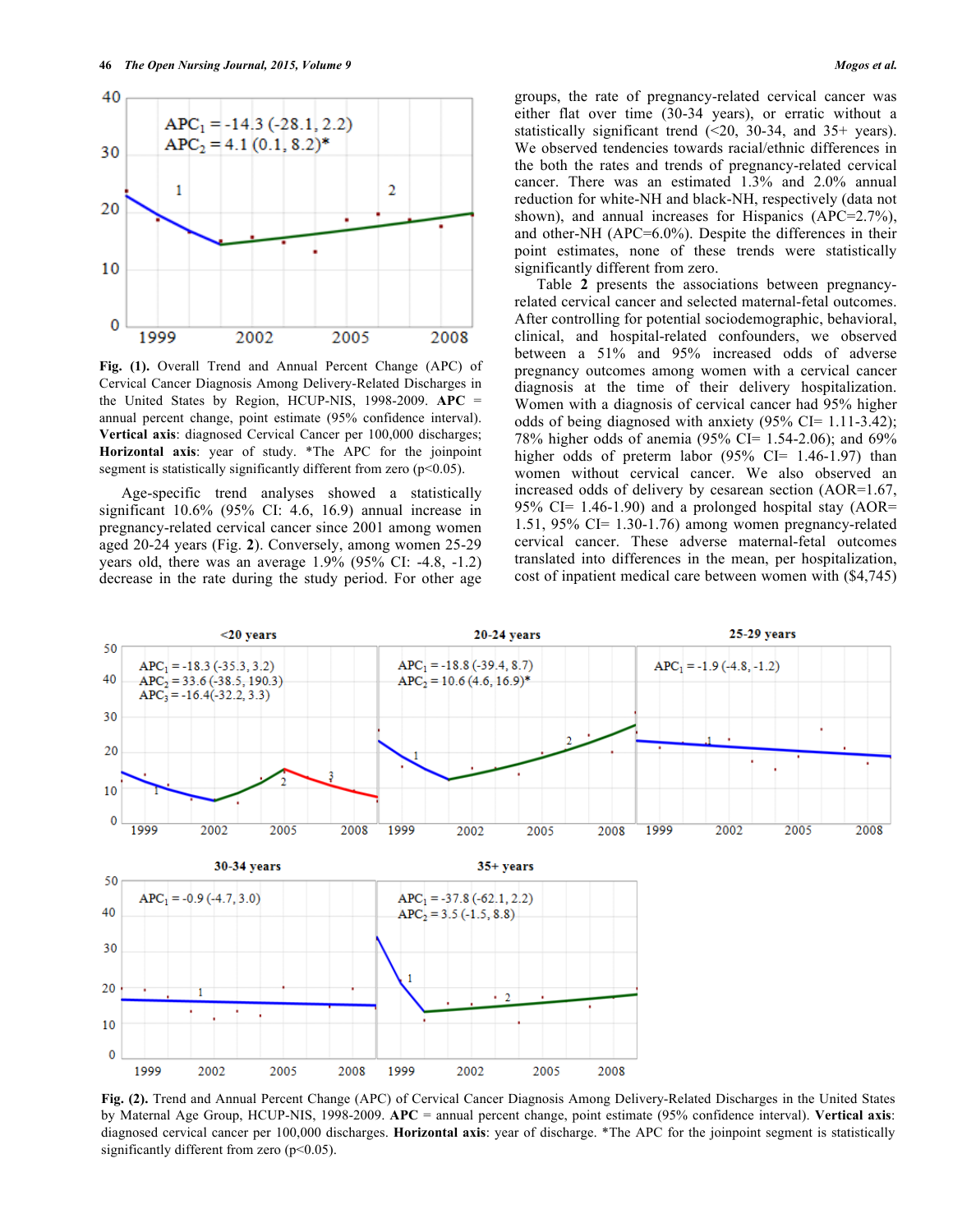with without (\$3,986) pregnancy-related cervical cancer  $(p<0.01)$ , even when restricted to consideration of only the delivery hospitalization.

## **DISCUSSION**

Albeit a relatively rare occurrence, cervical cancer during pregnancy is a tragic event that can pose life-threatening risks for the mother and developing fetus. Since more than 98.5% of all births in the US occur in a healthcare setting [18], analyzing a nationally representative sample of inpatient hospitalizations could provide an accurate and reliable estimate of the prevalence of pregnancy-related cervical cancer. To our knowledge, this is the largest study in the US to assess the temporal trends in cervical cancer diagnoses among delivery hospitalizations and to investigate simultaneously the associations between cervical cancer and maternal-fetal morbidities. Previous studies on cervical cancer focused on trends among all women [4, 19, 20] and those that studied the prevalence within a pregnant population failed to assess its association with maternal comorbidities or pregnancy outcomes [5, 21-23]. The findings of this study contribute significantly to the literature by providing a basis for establishing recent rates and trends of pregnancy-related cervical cancer, assessing the increased risk for adverse outcomes that may be imposed by cervical cancer during pregnancy, and how that translates into differences in the direct medical costs associated with inpatient care at delivery.

In our 12-year national study, we observed a steady increase in the pregnancy-related cervical cancer from 2001- 2009. This is consistent a large study in Denmark that reported a trend of increasing prevalence of cervical cancer among pregnant mothers over the past 30 years (crude APC=0.8%; 95% CI: -0.6 to 2.1) [5]. Considering the near

universal availability of screening and vaccination programs in the US, the increasing trend in pregnancy-related cervical cancer is of concern. One possible explanation for our findings may be a product of the limitation of the NIS data the unit of analysis is a single discharge record, and discharges for the same woman cannot be linked together. Therefore, there is a potential for counting a diagnosis of cervical cancer for a woman multiple times. To increase the likelihood that a cervical cancer diagnosis for a particular woman (or for a particular pregnancy) is only counted once, we restricted our analyses to delivery hospitalizations. By broadening our scope to include all pregnancy-related discharge records, we would probably improve slightly our ability to capture cases of cervical cancer, but would very likely overestimate the prevalence of pregnancy-related cervical cancer due to the aforementioned consequence of multiple counting. Another plausible explanation for the increasing trend is that because of an increased frequency of medical encounters during pregnancy (e.g. antenatal care visits) women are more likely to have better awareness and consent to screening [4, 6]. One may also speculate that the increasing trend could be because of the concomitant increase in human papillomavirus (HPV) infections. Since our data do not provide information on HPV infection, we analyzed the prevalence and trends of a broader group of STI infections [24, 25]. As hypothesized, we observed an 11.2% [95% CI= 9.2-13.3] annual increase in the prevalence of STIs from 2000-2009, which could, in part, explain the 4.1% average annual increase in the pregnancy-related cervical cancer rate from 2001-2009.

In line with recent studies of cervical cancer in the general population [4, 26, 27], stratified analysis by race/ethnicity revealed a bigger decrease in pregnancyrelated cervical cancer among black-NH women than among white-NH women. Unlike black-NH and white-NH women, cervical cancer rates for Hispanic women increased, on

**Table 2. Outcome rates, adjusted odds ratios, and 95% confidence intervals for the association between CCA and maternal-infant morbidity and mortality, HCUP-NIS, 1998-2009.**

| <b>Outcomes</b>                          | Rate <sup>a</sup> |        | OR (95% CI)          |                   |                   |  |
|------------------------------------------|-------------------|--------|----------------------|-------------------|-------------------|--|
|                                          | <b>CCA</b>        | No CCA | Model 1 <sup>b</sup> | Model $2c$        | Model $3d$        |  |
| Maternal, Pregnancy-related              |                   |        |                      |                   |                   |  |
| Cesarean section <sup>e</sup>            | 346.2             | 274.7  | $1.40(1.25-1.57)$    | $1.69(1.49-1.92)$ | $1.67(1.46-1.90)$ |  |
| Hospital stay $\geq$ 4 days <sup>t</sup> | 167.6             | 122.9  | $1.44(1.24-1.66)$    | $1.54(1.33-1.77)$ | $1.51(1.30-1.76)$ |  |
| <b>Maternal, Clinical Conditions</b>     |                   |        |                      |                   |                   |  |
| Anemia                                   | 142.8             | 80.0   | $1.92(1.67-2.20)$    | $1.80(1.56-2.07)$ | $1.78(1.54-2.06)$ |  |
| Anxiety                                  | 9.3               | 3.4    | $2.74(1.58-4.78)$    | $2.02(1.16-3.53)$ | $1.95(1.11-3.42)$ |  |
| <b>Infant outcomes</b>                   |                   |        |                      |                   |                   |  |
| Poor fetal growth                        | 24.7              | 16.0   | $1.57(1.16-2.12)$    | $1.35(1.01-1.82)$ | $1.32(0.98-1.78)$ |  |
| Preterm delivery                         | 114.7             | 65.5   | $1.85(1.60-2.14)$    | $1.73(1.49-2.00)$ | $1.69(1.46-1.97)$ |  |

*CCA=cervical cancer, OR=odds ratio, CI=confidence interval* <sup>a</sup>

Per 1,000 pregnancy-related discharges.

Unadjusted model with the presence of the condition as the outcome, *CCA* status as the exposure ("No *CCA*" is the reference group).

**Model 1** + adjustment for maternal age, race/ethnicity, household income, tobacco, alcohol, and drug use, primary payer, rural/urban status, and obesity

<sup>d</sup>Model 2 + additional adjustment for composite of clinical (coronary heart disease, hyperlipidemia, hypothyroidism, disorders of the adrenal gland, existing hypertension, diabetes mellitus, and depression) and pregnancy (preeclampsia, eclampsia, placenta abruptio, placenta accreta, placenta previa, gestational diabetes, and gestational hypertension) related conditions of the mother.

e Additional adjustment for previous Cesarean section in Models 2 and 3.

f Additional adjustment for discharge disposition status in Models 2 and 3.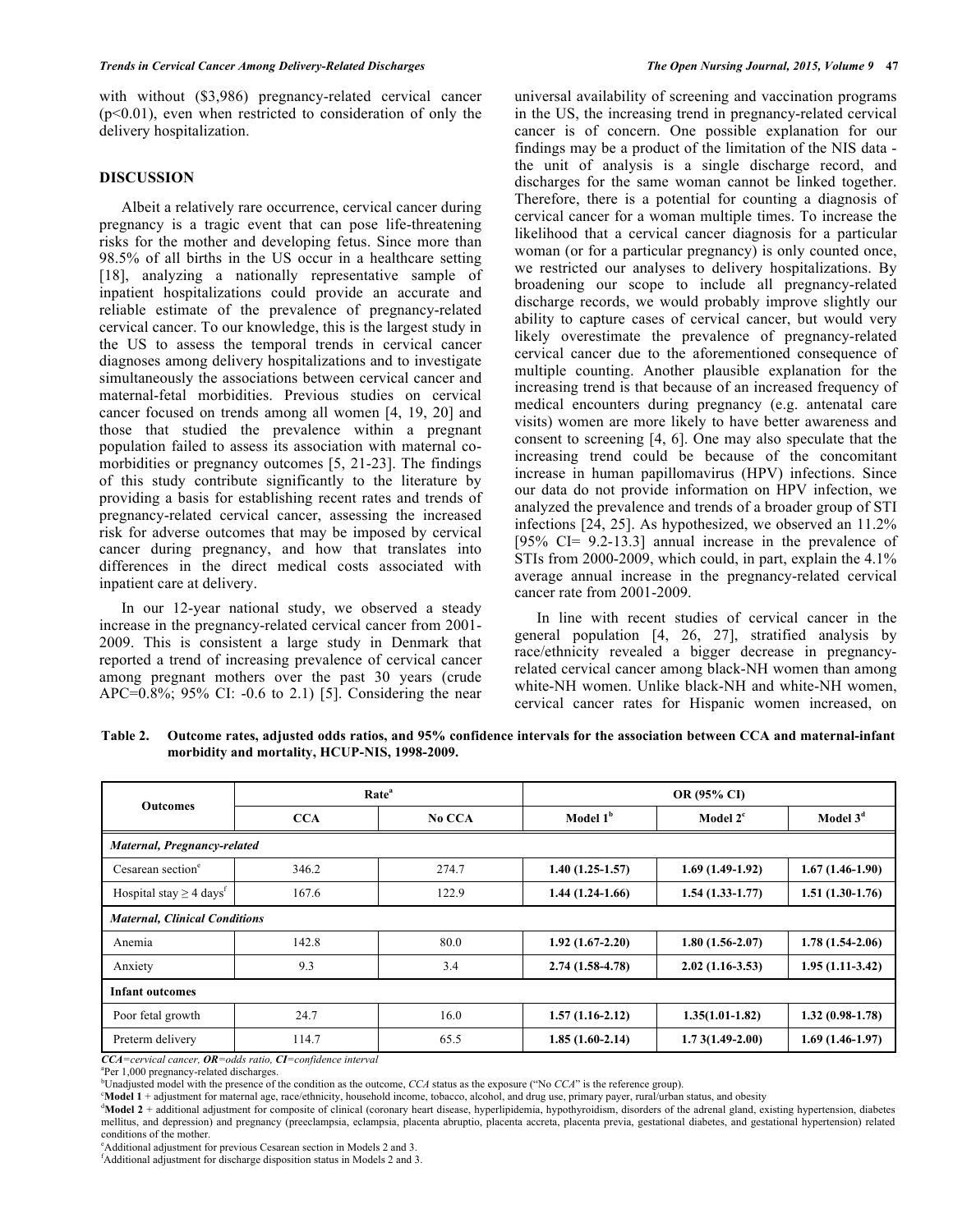average, 2.7% annually. Part of the racial/ethnic disparity could be due to variation in the utilization of cervical cancer prevention programs [28, 29]. A study based on analysis of data from the National Immunization Survey among teenage girls (13-17 years) reported lower rates of completion of the required HPV vaccine regimen among blacks and Hispanics [30, 31]. However, the racial/ethnic disparities in pregnancyrelated cervical cancer warrants further investigation.

Differences in pregnancy-related cervical cancer rates by geographic region of the US could be explained by baseline differences in the distribution of socio-demographic makeup of their respective populations, as well as in the prevalence of clinical and pregnancy-related complications. In assessing geographic differences, we attempted to adjust for patient and hospital characteristics; however, some residual confounding may persist and explain some of those findings. Stratified trend analyses by age demonstrated 10.6% and 3.5% annual increases for women 20-25 years and  $\geq$  35 years of age respectively. The former peak (20-25 years) could be related to women becoming sexually active in their early teens [32] increasing the risk of being infected with HPV, a critical factor for cervical cancer [33]. The increasing rates observed among women of advanced maternal age (age  $\geq$  35 years) could be due to the increased risk associated with having a first pregnancy later in life [34]. Unfortunately, neither parity nor time at first delivery is available in the NIS; therefore, we could not further investigate this hypothesis.

The increased rate of cesarean section and preterm delivery observed in our study are consistent with the results of previous studies that have investigated the impact of pregnancy-related reproductive or non-reproductive cancers [23, 35]. The increased likelihood of these adverse outcomes among woman with cervical cancer in pregnancy are in line with the theory that clinically aggressive types of cancers are more likely to be diagnosed at the time of delivery than less aggressive cancers. Diagnosis early in pregnancy could lead to a decision to deliver earlier by cesarean section, so that treatment of the aggressive cancer can begin as early as possible. Future studies with more in-depth clinical information should investigate the association between cervical cancer and pregnancy outcomes, stratified by histologic subtype.

Women with cervical cancer during pregnancy were 78% more likely to experience anxiety. A previous study reported symptoms of anxiety in patients receiving cervical cancer treatment [36] and long term cancer survivors [37]. The increased level of anxiety for a woman diagnosed with cervical cancer is likely due to increased concern for existential well-being of herself and her baby [38, 39]. Anemia is one of the major complications of many cancers [40], and impacts more than 40% of cancer patients [41]. It is established that women who are anemic during pregnancy are more likely to give birth to a preterm infant [42, 43]. In our study, women with cervical cancer were 95% more likely to be diagnosed with anemia. Therefore, the observed

increased risk of preterm birth among infants born to women with cervical cancer could be explained partly by the higher prevalence of anemia among cervical cancer patients [35, 44].

The results of this study should be interpreted with the following limitations in mind. First, because of the administrative nature of the NIS data, we relied on ICD-9- CM codes to identify cases of cervical cancer, clinical and pregnancy-related comorbidities, and behavioral conditions. These data are subject to errors in coding, which could lead to over- or under estimation of cases and other comorbidities. Second, it is possible that women with a cervical cancer diagnosis during pregnancy could receive more thorough assessment, follow-up, and extensive documentation of behavioral and clinical comorbidities compared to other pregnant women, which could lead to a diagnostic bias that results in differential misclassification and an overestimation of the measures of associations we report. Third, some states do not report race/ethnicity data (25% of discharges in this study were missing race/ethnicity), and the states that do categorize race/ethnicity do so in a non-uniform manner. HCUP attempts to standardize categorization of race/ethnicity to enabling comparisons but one should still interpret those findings with caution. Despite these known limitations of the NIS dataset, the large and representative sample of inpatient hospital discharges affords an efficient means of generating national estimates of pregnancy-related cervical cancer rates and trends. The substantial sample size also permitted our investigation of trends within geographic region and sociodemographic subgroups.

In conclusion, there is a recent increase in the prevalence of cervical cancer during pregnancy. There is also evidence that pregnancy-related cervical cancer increases the likelihood of several maternal co-morbidities and adverse pregnancy outcomes. Interventions that promote safer sexual practice and regular screening for cervical cancer should be promoted widely among women of reproductive age in order to effectively reduce the prevalence of cervical cancer during pregnancy and its impact on the health of mother and baby.

#### **CONFLICT OF INTEREST**

The authors confirm that this article content has no conflict of interest.

#### **ACKNOWLEDGEMENTS**

This work partly supported by: (1) the National Institutes of Health through a grant on Cancer health disparities (award no. 1P20MD003375-01) and the Agency for Health Care Research, (2) Quality through a grant on Clinically Enhanced Multi-Purpose Administrative Data set for Comparative Effectiveness Research (award no. 1R0111HS019997) and (3) Indiana University School of Nursing.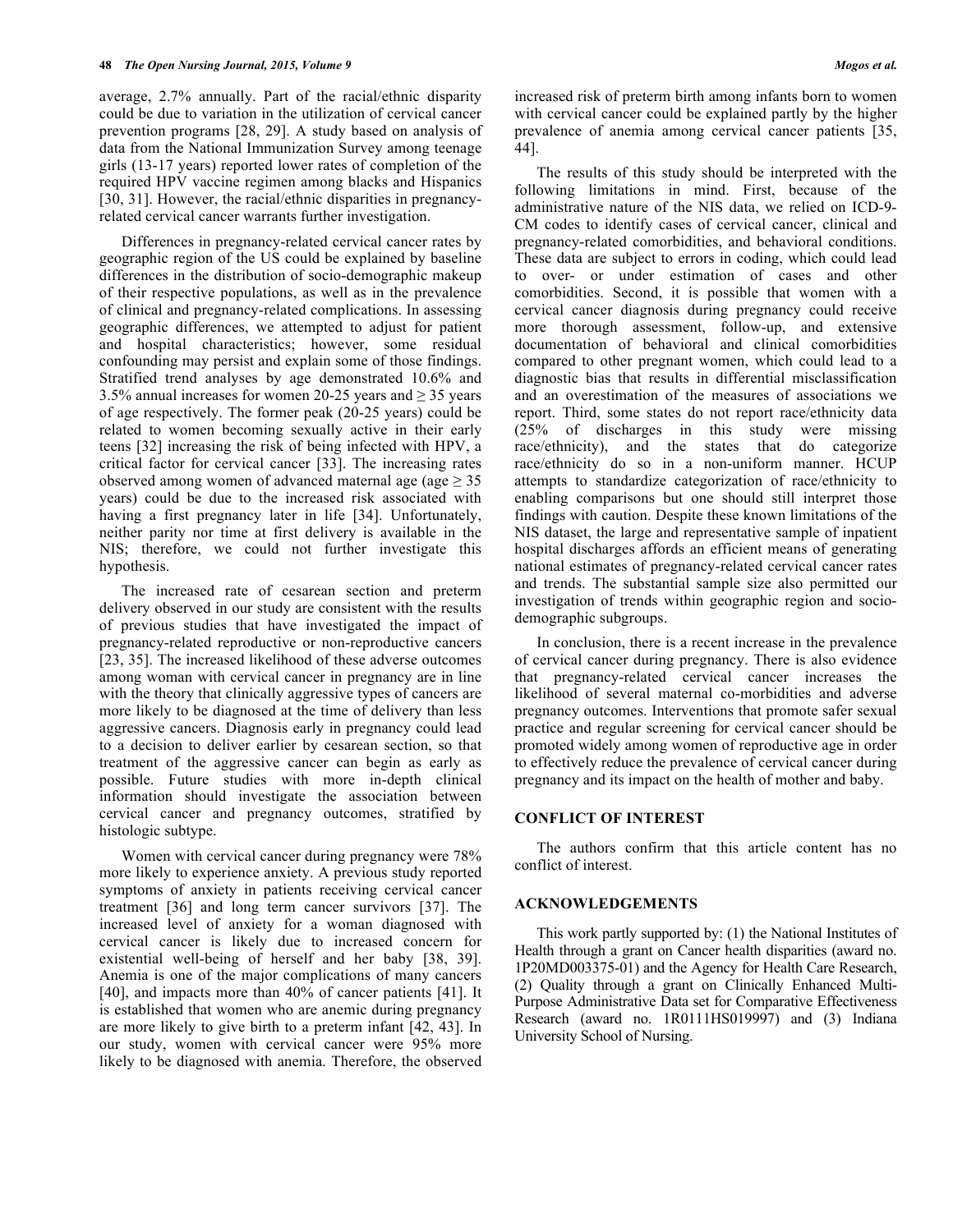# **APPENDIX A**

**List of International Classification of Diseases, 9th Edition, Clinical Modification Codes Used to Identify Selected Clinical and Behavioral Conditions.**

| Condition                                            | International Classification of Diseases, 9th Edition, Diagnosis Code <sup>a</sup>                                                                                     |  |  |  |
|------------------------------------------------------|------------------------------------------------------------------------------------------------------------------------------------------------------------------------|--|--|--|
| <i>Exposure</i>                                      |                                                                                                                                                                        |  |  |  |
| Cervical cancer                                      | 180, 795.06, 233.1                                                                                                                                                     |  |  |  |
| <b>Comorbidities</b>                                 |                                                                                                                                                                        |  |  |  |
| Obesity                                              | 278.00, 278.01, 278.03, 649.1x, V85.3x, V85.4x, V85.54, 793.91                                                                                                         |  |  |  |
| Pre-pregnancy hypertension                           | 401x, 402x, 403x, 404x, 405x, 642.0x, 642.1x, 642.2x, 642.7x                                                                                                           |  |  |  |
| Pre-pregnancy diabetes                               | 249x, 250x, 648.0x                                                                                                                                                     |  |  |  |
| Coronary heart disease                               | 410x, 411x, 412x, 413x, 414x, 429.2                                                                                                                                    |  |  |  |
| Chronic renal disease                                | 581x, 582x, 583x, 585x, 587x, 646.2x                                                                                                                                   |  |  |  |
| Anemia                                               | 280x, 281x, 282x, 283x, 284x, 285x, 648.2x                                                                                                                             |  |  |  |
| Disorders of lipid metabolism (e.g., hyperlipidemia) | 272x                                                                                                                                                                   |  |  |  |
| Hypothyroidism                                       | 243x, 244x                                                                                                                                                             |  |  |  |
| Disorders of the adrenal glands                      | 255x                                                                                                                                                                   |  |  |  |
| Cesarean section <sup>b</sup>                        | 74x                                                                                                                                                                    |  |  |  |
| Gestational diabetes                                 | 648.8x                                                                                                                                                                 |  |  |  |
| Gestational hypertension                             | 642.3x                                                                                                                                                                 |  |  |  |
| Pre-eclampsia                                        | 642.4x, 642.5x                                                                                                                                                         |  |  |  |
| Eclampsia                                            | 642.6x                                                                                                                                                                 |  |  |  |
| Acute renal failure                                  | 584x, 669.3x                                                                                                                                                           |  |  |  |
| <b>HIV</b>                                           | 042x, 043x, 044x, 079.53, 279.10, 279.19, 795.71, 795.8, V08                                                                                                           |  |  |  |
| <b>STD</b>                                           | 090.x, 091.x, 092.x, 093.x, 094.x, 095.x, 096.x, 097.x, 098.x, 099.x, 795.05, 795.15, 795.19,<br>796.75, 796.69                                                        |  |  |  |
| <b>Perinatal history</b>                             |                                                                                                                                                                        |  |  |  |
| Previous Cesarean section                            | 654.2x                                                                                                                                                                 |  |  |  |
| <b>Behavioral history</b>                            |                                                                                                                                                                        |  |  |  |
| Tobacco use                                          | 305.1, 649.0x, 989.84                                                                                                                                                  |  |  |  |
| Alcohol use                                          | 291x, 303x, 305.0x, 425.5, 760.71, V11.3                                                                                                                               |  |  |  |
| Drug use                                             | 292.0x, 292.1x, 292.2x, 292.8x, 304x, 305.2x, 305.3x, 305.4x, 305.5x, 305.6x, 305.7x, 305.9x,<br>648.3x, 655.5x, 760.72, 779.5, 760.75, 965.00, 965.02, E935.1, E850.1 |  |  |  |
| <b>Maternal outcomes</b>                             |                                                                                                                                                                        |  |  |  |
| Anemia                                               | 280x, 281x, 282x, 283x, 284x, 285x, 648.2x                                                                                                                             |  |  |  |
| <b>Fetal outcomes</b>                                |                                                                                                                                                                        |  |  |  |
| Preterm labor                                        | 644.2x                                                                                                                                                                 |  |  |  |
| Poor fetal growth                                    | 656.5x                                                                                                                                                                 |  |  |  |

<sup>a</sup>The code suffix "x" represents all possible codes that follow the stated code prefix. <sup>b</sup>procedure codes, not diagnostic codes were used to define Cesarean section

## **REFERENCES**

- [1] Matthews TJ, Hamilton BE. Delayed childbearing: more women are having their first child later in life. NCHS Data Brief 2009 21:1-8.
- [2] Peccatori FA, Azim HA, R, Hoekstra HJ, *et al*. Cancer, pregnancy and fertility: ESMO Clinical Practice Guidelines for diagnosis, treatment and follow-up. Ann Oncol 2013; 24 (6): 60-70.
- [3] Stensheim H, Moller B, van Dijk T, Fossa SD. Cause-specific survival for women diagnosed with cancer during pregnancy or lactation: a registry-based cohort study. J Clin Oncol 2009; 27(1): 45-51.
- [4] Adegoke O, Kulasingam S, Virnig B. Cervical cancer trends in the United States: a 35-year population-based analysis. J Women's Health 2002; 21(10): 1031-7.